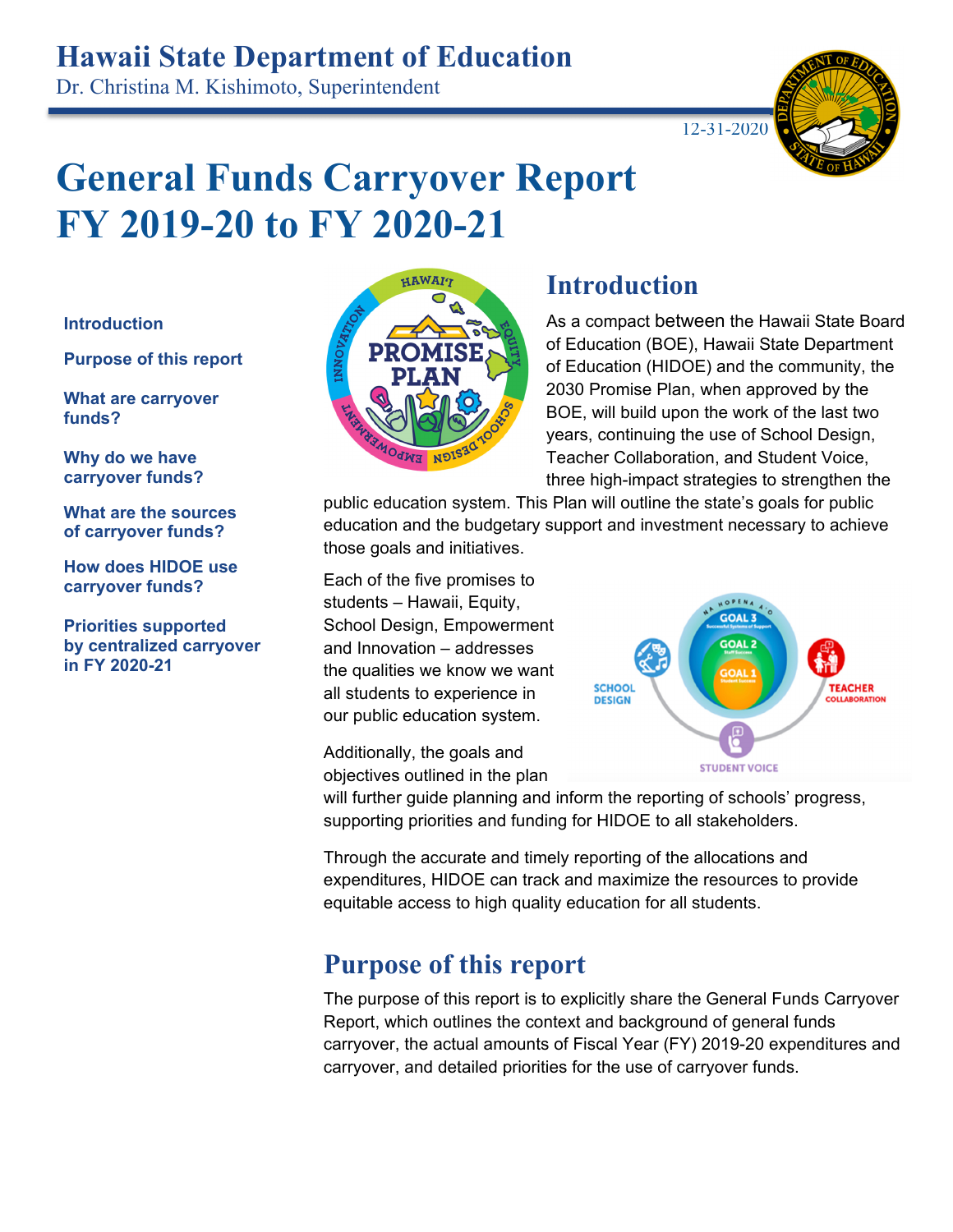#### **What are carryover funds?**

The General Funds Carryover represents the unused (unexpended and unencumbered) funds from one fiscal year that HIDOE is allowed to use during the following fiscal year. By law, HIDOE is authorized to carryover up to five percent of its appropriations, which given its \$1.72 billion general fund allotment in FY 2019-20 equated to approximately \$87.56 million.

*HRS §37-41.5 states in part: (a) The department of education may retain up to five percent of any appropriation . . . (b) Appropriations allocated to the schools shall remain within the budget of the school to which they were originally allocated, provided that the retention of an appropriation shall not be used by the department as a basis for reducing a school's future budget requirements.*

| <b>EDN</b> | <b>EDN Description</b>                       | FY 2019-20 Appropriation | <b>CB Allotment &amp; Transfers</b> | Restriction | <b>Total Allotment</b> | 5% Carryover Limit |
|------------|----------------------------------------------|--------------------------|-------------------------------------|-------------|------------------------|--------------------|
| 100        | School Based Budgeting                       | 1.020.200.131            | (14,765,354)                        |             | 1,005,434,777          | 50,271,739         |
| 150        | Special Education & Student Support Services | 378.885.127              | 2,015,414                           |             | 380,900,541            | 19,045,027         |
| 200        | <b>Instructional Support</b>                 | 57,965,758               | 2,745,027                           | 5,590,236   | 60,710,785             | 3,035,539          |
| 300        | State Administration                         | 53,287,938               | 2,801,025                           | 5,040,606   | 56.088.963             | 2,804,448          |
| 400        | School Support                               | 201,462,708              | (19,767,332)                        |             | 181,695,376            | 9,084,769          |
| 500        | <b>School Community Services</b>             | 4.259.262                | 52,430,390                          |             | 56.689.652             | 2,834,483          |
| 700        | Early Learning                               | 4.095.184                | 5,683,046                           |             | 9,778,230              | 488.912            |
|            |                                              | 1,720,156,108            | 31,142,216                          | 10,630,842  | 1,751,298,324          | 87,564,917         |

Carryover Limits from FY 2019-20 to FY 2020-21

Note: 5% Carryover Limit does not factor in Restrictions

#### **Why do we have carryover funds?**

In 1993, the State Legislature passed Act 364, Session Laws of Hawaii (codified as HRS §37-41.5), in part to remove "obstacles to local funding and planning initiatives" and provide "budget and fiscal flexibility to empower schools to be innovative and creative." This Act granted authority for the HIDOE to carryover up to five percent of its appropriations to the first year of the next fiscal biennium.

In practice, this authority to carryover funds reduces the risk of HIDOE schools and offices falling into a short sighted 'use it or lose it' mentality that can be inherent to public sector spending, and supports the deliberate and strategic leveraging of year end balances in the following year.

|            | Carryover Balafices as 01 Julie 30, 2020     |                                    |                  |                             |
|------------|----------------------------------------------|------------------------------------|------------------|-----------------------------|
|            |                                              |                                    |                  |                             |
| <b>EDN</b> | <b>EDN</b> Description                       | Carryover used for                 | Carryover Amount | % of Allotment Carried Over |
| 100        | School Based Budgeting                       | Schools                            | 38,238,935       | 3.80%                       |
| 150        | Special Education & Student Support Services | Schools/Used to address shortfalls | 11,290,350       | 2.96%                       |
| 200        | <b>Instructional Support</b>                 | Schools                            | 1,535,776        | 2.53%                       |
| 300        | State Administration                         | Schools                            | 427,838          | 0.76%                       |
| 400        | <b>School Support</b>                        | Schools/Used to address shortfalls | 3,523,769        | 1.94%                       |
| 500        | <b>School Community Services</b>             | Schools/Community Schools          | 2,834,482        | 5.00%                       |
| 700        | Early Learning                               | Schools/EOEL                       | 488.911          | 5.00%                       |
|            |                                              |                                    | 58,340,061       | 3.33%                       |

Carryover Balances as of June 30, 2020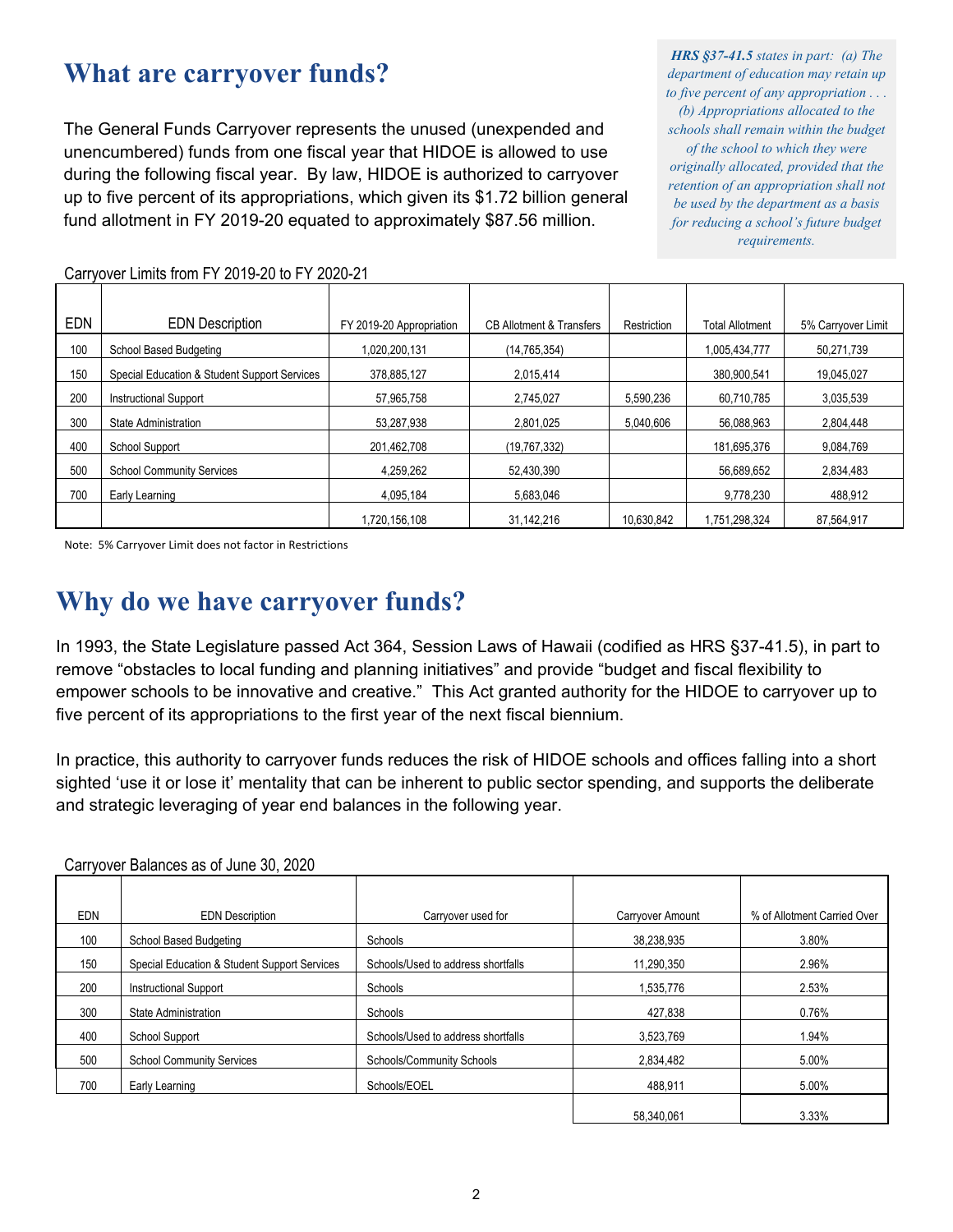## **What are the sources of carryover funds?**

#### **CARRYOVER FROM FY 2019-20**

As in previous years, HIDOE's total unexpended and unencumbered funds at the end of FY 2019-20 were well below the allowable carryover limits as specified in HRS §37-41.5. From FY 2019-20 to FY 2020-21, the HIDOE carried \$58.34 million, or 3.33 percent, in general funds.

- The FY 2019-20 unexpended program allocations are:
	- EDN 100-WSF = \$46.65 million. The HIDOE general fund budget is allocated to schools via Weighted Student Formula (WSF), which is where this carryover came from. In accordance with HRS §37-41.5, unexpended funds at schools remain at the school;
	- $\circ$  EDN 100-non WSF = -\$8.42 million. This was due to an offset to ensure that the HIDOE adhered to the 5 percent carryover limit in EDN 100;
	- EDN 150 = \$11.29 million. \$269,611 carried over for the Hawaii School for the Deaf and Blind and the balance carried over centrally;
	- $\circ$  EDN 200 = \$1,535,776 carried over centrally;
	- $\circ$  EDN 300 = \$427,838 carried over centrally;
	- $\circ$  EDN 400 = \$3,523,769 carried over centrally;
	- EDN 500 = \$2,834,482. \$433,120 carried over for the Adult Community Schools and the balance carried over centrally; and
	- EDN 700 = \$488,911 carried over for the Executive Office on Early Learning.

#### **LONGITUDINAL COMPARISON OF THE USE OF CARRYOVER FUNDS**

In an effort to maximize the use of available resources and minimize the lapsing of funds back to the State's general fund, the HIDOE must expend their carryover funds by December 31st of the same year. *Essentially all carryover funds are expected to be expended by the end of the current calendar year.* 

HIDOE continues to abide by its best practice of ensuring carryover amounts in EDN 100-500 are fully expended within the following fiscal year, and presents this quarterly report to the BOE on these efforts. The chart below illustrates carryover by EDN in each of the five previous fiscal years, showing the amount of *unexpended and unencumbered* funds at the end of each fiscal year.

Five Year Historical Carryover

| <b>EDN</b>            | FY 16<br>Carryover | Exp & Enc<br>as of<br>6/30/2017 | Ending<br>Balance<br>as of<br>6/30/2017 | <b>FY 17</b><br>Carryover | Exp & Enc<br>as of<br>6/30/2018 | Ending<br>Balance<br>as of<br>6/30/2018 | FY 18<br>Carryover | Exp & Enc<br>as of<br>6/30/2019 | Ending<br>Balance<br>as of<br>6/30/2019 | FY 19<br>Carryover | Exp & Enc<br>as of<br>6/30/2020 | Ending<br>Balance<br>as of<br>6/30/2020 | FY 20<br>Carryover |
|-----------------------|--------------------|---------------------------------|-----------------------------------------|---------------------------|---------------------------------|-----------------------------------------|--------------------|---------------------------------|-----------------------------------------|--------------------|---------------------------------|-----------------------------------------|--------------------|
| $100 -$<br><b>WSF</b> |                    |                                 |                                         | 35,756,517                | 35,756,517                      | $\mathbf{0}$                            | 24,583,580         | 24,545,332                      | 38,248                                  | 19,604,041         | 19,604,041                      | 0                                       | 46,659,519         |
| $100 -$<br>Non-WSF    | 26,468,576         | 26,468,576                      | 0                                       | 9,304,239                 | 9,304,239                       | $\mathbf{0}$                            | 10,042,270         | 10,042,270                      | $\mathbf{0}$                            | 13,297,362         | 13,297,362                      | 0                                       | $-8,420,584$       |
| 150                   | 9,272,141          | 9,272,141                       |                                         | 15,271,203                | 15,271,203                      | 0                                       | 9,350,383          | 9,350,376                       |                                         | 122,920            | 7,122,920                       | 0                                       | 11,290,350         |
| 200                   | ,253,784           | 1,253,784                       | 0                                       | 2,431,497                 | 2,431,497                       | 0                                       | 829,401            | 829,392                         | 9                                       | 883,819            | 883,819                         | 0                                       | 1,535,776          |
| 300                   | 645,253            | 645,253                         |                                         | 2,295,478                 | 2,295,478                       | 0                                       | 978,019            | 978,019                         | 0                                       | 507,574            | 507,574                         | 0                                       | 427,838            |
| 400                   | 6,912,051          | 6,912,051                       |                                         | 4,650,757                 | 4,650,757                       | 0                                       | 1,979,846          | 1,979,846                       | 0                                       | 1,342,269          | 1,342,269                       | 0                                       | 3,523,769          |
| 500                   | 127,672            | 127,672                         | 0                                       | 203,675                   | 203,675                         | 0                                       | 55,535             | 55,535                          | 0                                       | 152,187            | 152,187                         | 0                                       | 2,834,482          |
| 700                   | 158,336            | 158,335                         |                                         | 320,811                   | 90,083                          | 230,728                                 | 165,315            | 140.847                         | 24,468                                  | 474,960            | 474,960                         | 0                                       | 488,911            |
| <b>TOTAL</b>          | 44,837,813         | 44,837,812                      |                                         | 70,234,177                | 70,003,449                      | 230,728                                 | 47,984,349         | 47,921,617                      | 62,732                                  | 43,385,132         | 43,385,132                      |                                         | 58,340,061         |